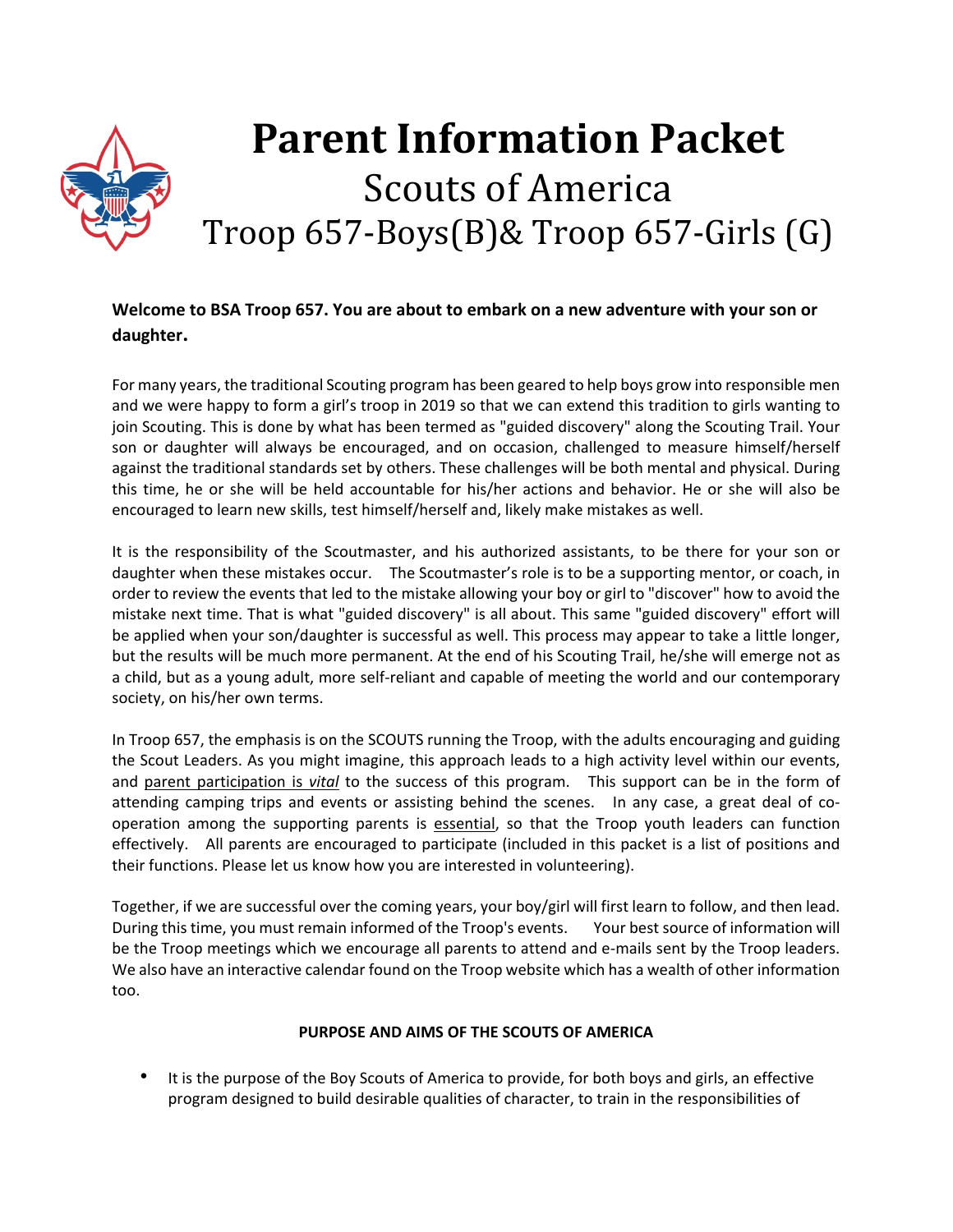participating citizenship, and to develop in them personal fitness thus, to help in the development of American citizens who:

- o Are physically, mentally, and emotionally fit.
- $\circ$  Have a high degree of self-reliance as evidenced in such qualities as initiative, courage and resourcefulness.
- $\circ$  Have personal and stable values firmly based on religious concepts.
- o Have the desire and skills to help others.
- $\circ$  Understand the principles of the American social, economic and governmental systems.
- $\circ$  Are knowledgeable about and take pride in their American heritage and understand America's role in the world.
- o Have a keen respect for the basic rights of all people.
- $\circ$  Are prepared to fulfill the varied responsibilities of participating in and giving leadership to American society and in the forums of the world

#### **Three Basic Aims**

- Every Scouting activity moves boys toward three basic aims:
	- o Character development
	- o Citizenship training
	- o Mental and Physical fitness
- The goal of Scouts of America is to help boys and girls develop into honorable young men and women. Scouting's values can be incorporated into a the home, school, and religious community, adding to all three and, in some cases, filling in where support is lacking.

#### **Scouting Aims and Methods**

- o Is Scouting educational? You bet it is! Scouts have many opportunities to learn skills of leadership, of the outdoors, and of life. Each participant decides what he or she will learn and how quickly they will do it. Scouts will progress at their own pace and not at the pace of their patrol. As he or she progresses, the value of his achievements will be reinforced through recognition, advancement in Scouting's ranks, positions of leadership in the Troop, and accomplishments during outdoor activities.
- $\circ$  The Scouts of America uses eight fundamental methods to meet boys' and girls' hope for fun and adventure, and to achieve Scouting's aims of encouraging character development, citizenship, and mental and physical fitness. A Scout Troop functions best when all eight methods are employed
- o **The Ideals:** Scout Oath, Scout Law, Scout Motto and Scout Slogan.
- o **The Patrol Method:** Groups of girls and boys who are close in age and experience level who share in the satisfaction of accepting and fulfilling group responsibilities
- o **The Outdoors:** Puts excitement into Scouting and has the youths coming back for more. Troop adventures are what will keep the participants interested in Scouting and what they will remember the longest.
- o **Advancement:** Ranks require Scouts to master basic skills to reach a goal, which leads to recognition through achievement.
- o **Association with Adults:** Scout leaders can be positive role models; being willing to listen, to encourage, and to take a sincere interest in their questions and ideas
- o **Personal Growth:** Scout-age youths are experiencing dramatic physical and mental change. Scouting allows them opportunities to channel much of that change into productive endeavors.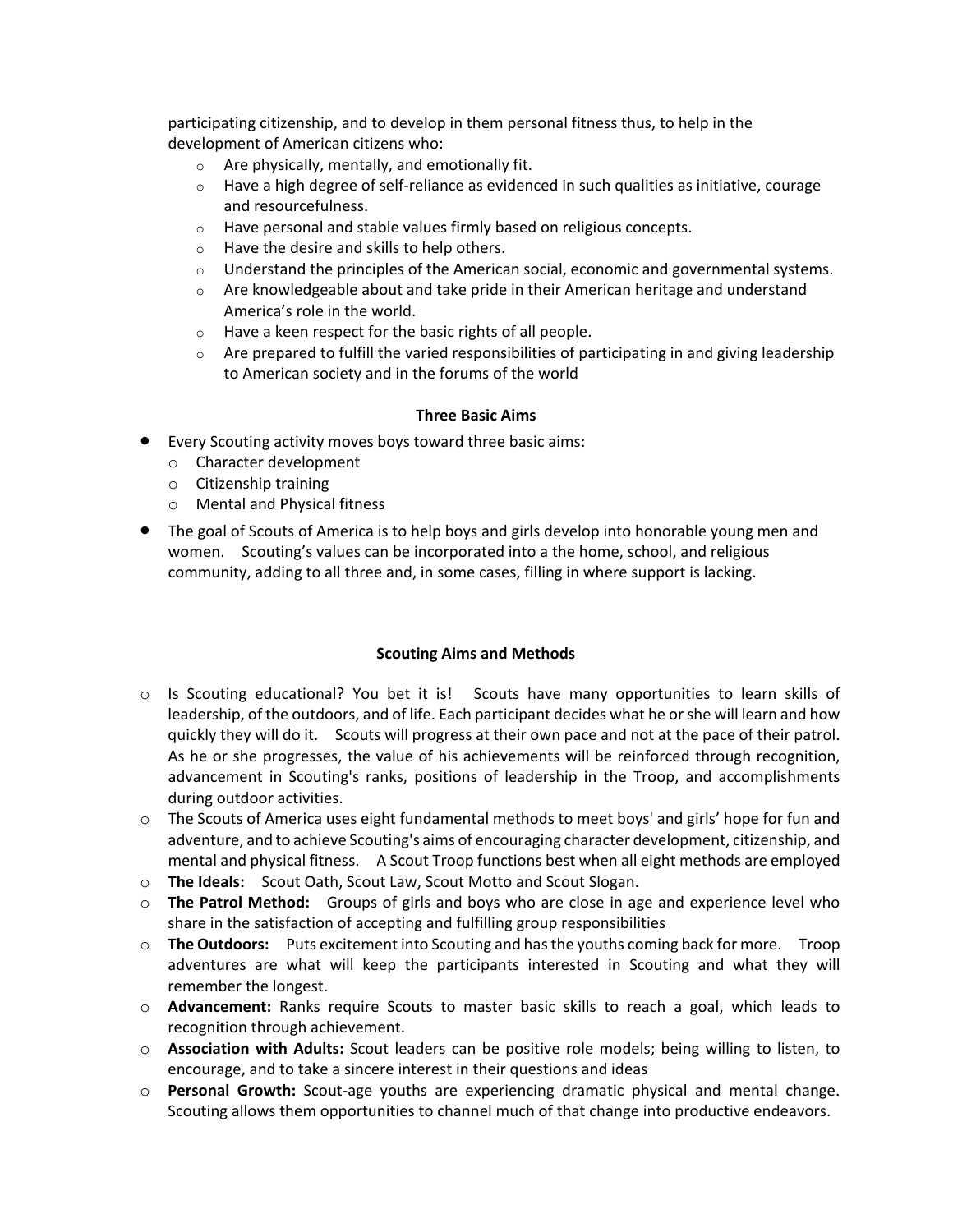- o **Leadership Development:** Leadership is a skill that can be learned only by doing it. Through leadership experiences, boys and girls learn planning, organization, and decision making.
- o **The Uniform:** Wearing the uniform helps participants develop a sense of belonging. It reinforces the fact that all members of the BSA are equal to one another. People who see a boy or girl in a Scout uniform expects a youth of good character who is prepared to the best of his or her ability to help those around them.

#### **General Information**

If you have any questions, please feel free to ask the Scoutmaster, Committee Chair, your son or daughter's Patrol Advisor or any of the Assistant Scoutmasters for help.

- **Troop Website** http://www.Troop657.org
- **Our Scoutmaster is Michael Bremser.** Michael grew up in Scouting in Virginia and achieved the rank of Eagle Scout. He has been involved with Scouting most of his life serving as a camp counselor, as well as various adult volunteer positions. He is always available to assist a Scout or Scouting parent. His mobile phone number is (704) 514=0673. His e-mail address is t657sm@yahoo.com
- **Our Troop Committee Chair is Mike Biddle** who also has many years of Scouting experience, including serving as the Troop's Board of Review (BOR) Coordinator and on a Pack 657 Cub Scout Den Leader. His mobile phone number is (562) 394-3496 and e-mail address is [mwbiddle@gmail.com](mailto:mwbiddle@gmail.com)
- <sup>•</sup> Our Parent Committee Meetings are normally held on the 4th Monday evening of each month at 6:00 pm immediately prior to Troop meeting at Holy Cross Lutheran Church. All parents are encouraged to attend these informational meetings to stay updated on all Troop events and also have your ideas heard. For a detailed list of committee meeting dates, you can email Mike Biddle.
- **The Orange County Scouts of America Council Office** is located at 1211 E. Dyer Road, Santa Ana, CA 92705. The phone number is (714) 546-4990. Scouts may purchase their uniform and Scout Handbook covers, etc. at the Council Office, Anaheim Scout Shop at 1501 N Raymond Ave (714) 774- 3270, or the **Long Beach Scout Council** office: 401 East 37th Street Long Beach 90807 (562) 427- 0911.

#### **Parents' Roles**

- **Both Troop 657 Boys and Troop 657 girls are youth led troops, with adult guidance**. The Scouts are encouraged to plan events and meetings, cook their own meals, pack their own gear, elect leaders and become responsible and independent.
- Parents are vital to supporting and encouraging their youths as they grow. We need adult leaders at all events, organizers behind the scenes, etc.
- Parents are encouraged to periodically review and discuss their child's development with the Scoutmaster or his Patrol Advisor.
- Keeping the Scoutmaster and Patrol Advisor informed about any other influencing factor in your child's life will ensure that he can interact with him in the most effective manner. This could include family or friend situations, schoolwork, sports and other activities.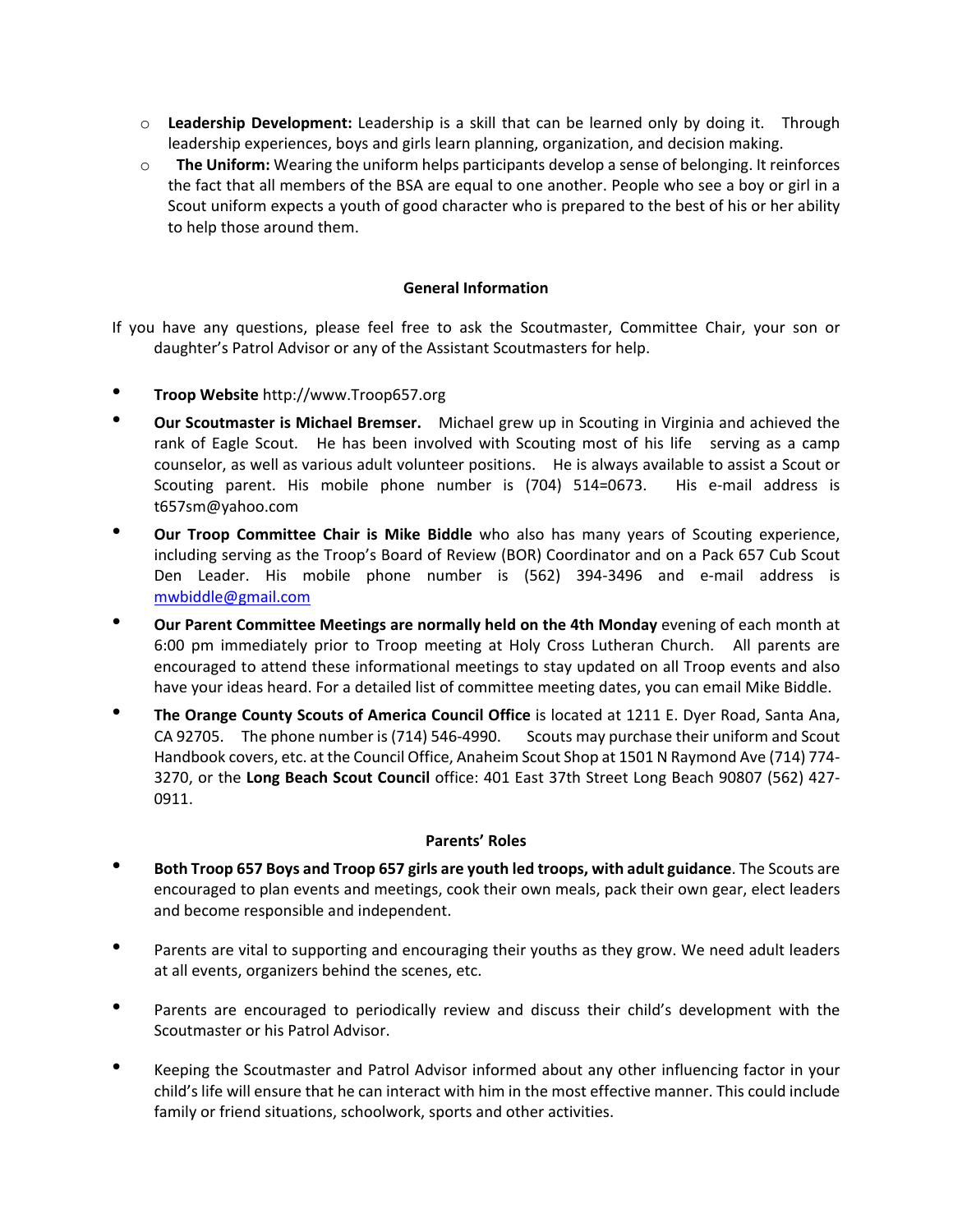• You will find that occasionally going along with your son on Troop events will form a closer bond, and you will have a ringside seat for watching him develop into manhood. Participation with Troop 657 is educational, rewarding, and, most of all...FUN!

## **Troop Meetings**

- Every Monday Night year-round (meetings will not be held on several Holidays during the year) 7:00 to 8:00 at Holy Cross Lutheran Church
- Parents are encouraged to attend
- The Patrol Leaders Council (PLC) plans meetings
- Sign up Table for upcoming Activities, Events, Service Projects, etc.
- Sample rotating Agenda Topics
	- o Scout Skill
	- o Team Building
	- o Guest Speaker
	- o Patrol Meeting

#### **Troop Organization**

- Your son or daughter will be assigned to a Patrol with 6-8 other boys/girls of various ages and experience levels.
- Each patrol has an elected youth Patrol Leader, who is part of the Patrol Leaders Council (PLC), led by the Senior Patrol Leader (SPL).
- Each patrol also has an adult Patrol Advisor and Youth Patrol Leader.
- Patrol Advisors are led by the Scoutmaster.
- The Troop Committee provides guidelines for Troop goals and philosophy.
- The chartering organization, Holy Cross Lutheran Church, lends additional guidance.

#### **Scout Uniform**

- Class A dress uniform, worn to most meetings, Scout Master Conferences, Board of Reviews, flag and worship ceremonies at camps.
- Sash displays merit badges and other insignia. Usually worn at awards ceremonies such as a Court of Honor.
- Class B gray Troop 657 T shirt or red high adventure shirt. Worn at informal events, campouts, certain patrol meetings and other active events.
- BSA Shorts or Pants and Belt worn with Class A and B.
- BSA Olive green socks worn with uniform.
- Red High Adventure Shirts highly recommended for campouts and hiking.Troop sweatshirt not mandatory but recommended
- Our Troop uniform does not include a neckerchief or hat.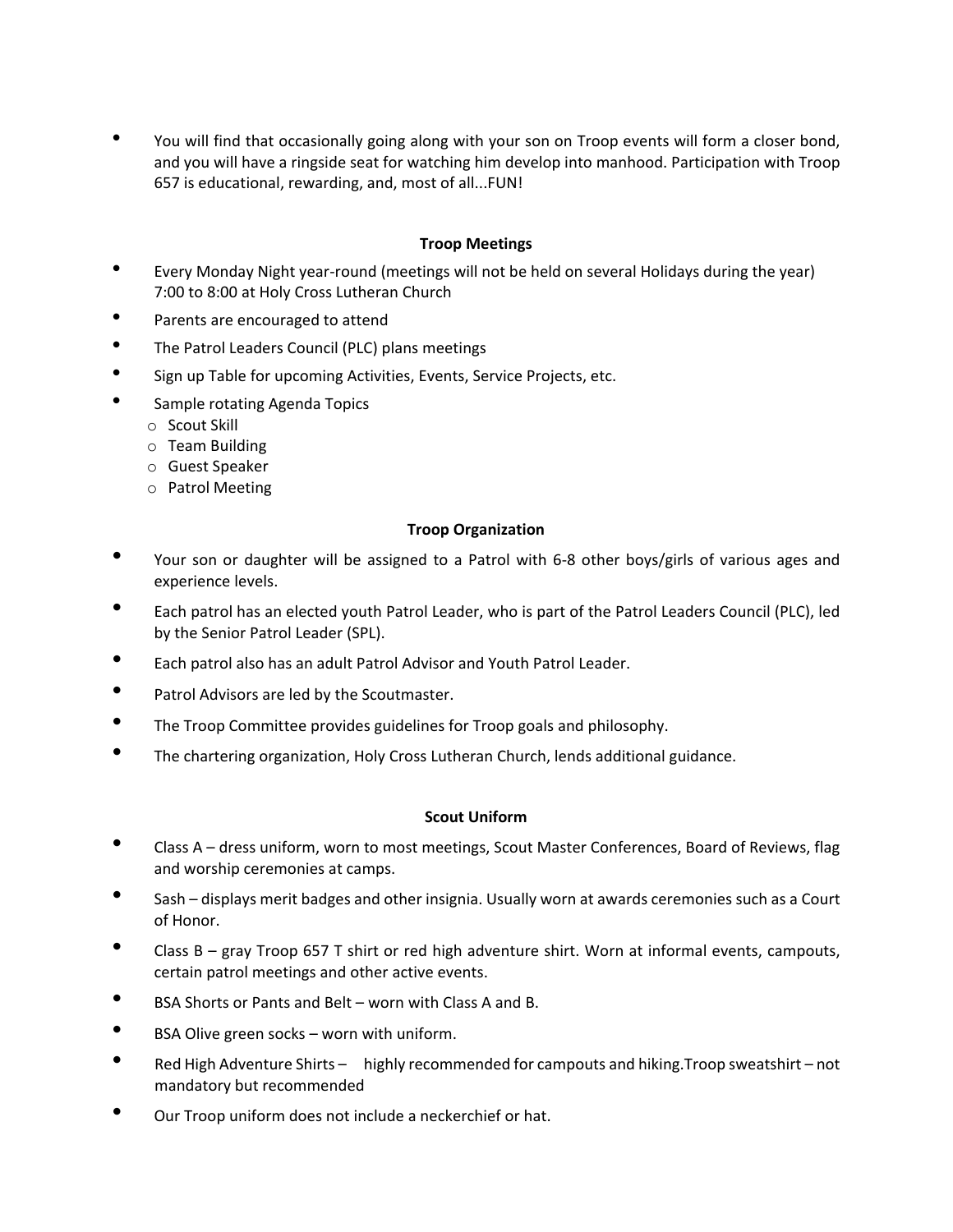#### **Ranks**

- Rank Advancement requires Scouts to master basic skills to reach a goal, which leads to recognition through achievement
- Requirements outlined in Scout Handbook.
- Special support is given to newer Scouts via the Road to First Class program.
- Skills are acquired during meetings, outings, camps and special events. Patrol Leader and Scout Instructors may provide rank sign-offs in the Scout Handbook from Scout through First Class, with an Assistant Scoutmaster or Scoutmaster present.
- When rank requirements are complete, Scout must turn in his book to the Advancement Chair. Once the requirements are verified in "Troopmaster", the book is returned, and the Scout may schedule his Scoutmaster Conference (SMC) with the Scoutmaster. After concluding the SMC, the Scout will need to schedule a Board of Review with the Board of Review Coordinator (BOR).
- Scouts are recognized for their Rank Advancement at Troop Meetings and at semi-annual Courts of Honor.

#### **Merit Badges**

- Merit Badges (MB's) are earned by learning and demonstrating skills in a variety of areas of interests.
- MB's can be earned independently and at camps.
- MB's are required for Star, Life and Eagle ranks.
- List of MB's is available in the Merit Badge book, on line, and in the Scout Handbook.
- Merit badge books may be borrowed from the Troop library.
- To begin earning a merit badge, Scout must obtain a signed Blue Card from his Patrol Advisor or Scoutmaster and have a MB Counselor selected to start the badge. (Exception is Troop summer camps). Eagle Merit Badges cannot be earned at Merit Badge Days.

#### **Blue Cards**

- Before starting any Merit Badge, each boy must receive a signed blue card from the Scoutmaster, Assistant Scoutmaster or Patrol Advisor (PA). Do not start a Merit Badge without a signed blue card or your work may not count! (It is the responsibility of the boys to ask for their Blue Cards from their Patrol Advisors. If the PA is not available, the Scout can ask any Assistant Scoutmaster, Patrol Advisor or the Scoutmaster.)
- Before starting any Eagle required Merit Badge (First Aid, Citizenship in the Community, Nation, World, Communication, Personal Fitness, Emergency Preparedness/Lifesaving, Environmental Science/Sustainability, Personal Management, Swimming/Hiking/Cycling, Camping, Cooking, Family Life), a Scout must be pre-approved by the Scoutmaster. This means it's at the discretion of the adult leader whether or not to approve a boy for an Eagle Merit Badge. Some of the Eagle-level requirements demand a certain maturity, so younger Scouts may be asked to wait before beginning these Merit Badges. It isn't really appropriate for a brand-new Scout to work on his Citizenship in the Nation, for example. He needs a little time under his belt first. The reason for this is, again,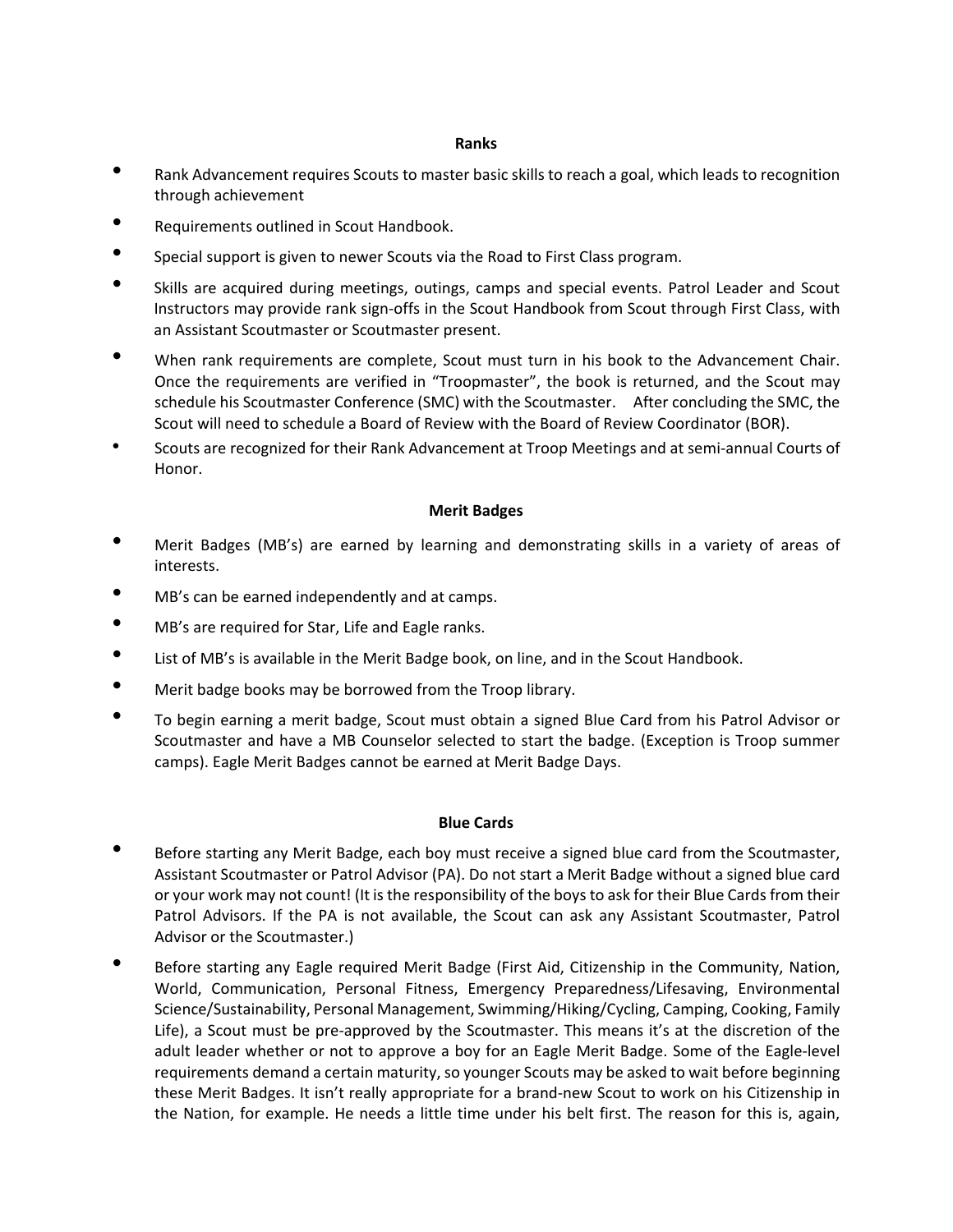maintaining the integrity of the Scouting program. It isn't enough for boys/girls to rush through the requirements—technically meeting their obligations, but not acquiring the true value of accomplishment.

- Our Troop has a policy that NO Eagle Merit Badges may be earned at "Merit Badge Days" that are often put on by local Troops. It is okay to earn Eagle MBs at summer camp or at Sea Base, but Eagle Merit Badges that require more than three months' worth of work (like Personal Fitness or Family Life, for instance) may NOT be done at Sea Base. These MBs take time. It's not a race!
- Blue Cards may be turned on the second Monday of the month at the Troop Meeting. The Scout needs to turn in the "Application for Merit Badge" portion of the Blue Card and log the Blue Card into the "Blue Card Log In book". For any specific questions, please contact the Advancement Coordinator.
- Some Merit Badges take a considerable amount of time to earn and this is fine. Your son or daughter is not behind because it takes him many months—even years—to earn the Camping Merit Badge, for example. It's great to be motivated and committed to getting things done, but part of the value of the Scouting program is the time spent working on long-term commitments.

# *If you have any questions about Merit Badges or rank advancements, boys should reach out their Patrol Advisors first or any Assistant Scoutmaster or the Scoutmaster can help as well.*

# **Board of Review**

- The Board of Review (BOR) is a meeting between a Scout and an adult Board (usually made up of 3 adults from the Troop). The purpose of the BOR is to help the Scout get comfortable speaking with adults in a more formalized setting. The BOR takes place after the Scout Master Conference and is the final step in the rank advancement process.
- Is to be recognized at the next Court of Honor.
- BORs must be completed at least two weeks prior to the date of the COH. This date is communicated in advance by our Advancement Chair. It's a busy time with everyone trying to get their rank advancements completed, so plan accordingly.
- Remember a Scout can advance in rank anytime and will be recognized at the Troop meeting following the Scout's successful BOR.

#### **Court of Honor**

- Court of Honor (COH) is a ceremony to celebrate each scouts' achievements over the previous six months.
- COH is held every six months, usually in October and May
- Achievements recognized include:
	- o Badges earned
	- o Rank advancements earned
	- o Miles hiked
	- o Nights camped
	- o Other
- The ceremony is emceed by the Scouts fostering their leadership and public speaking skills.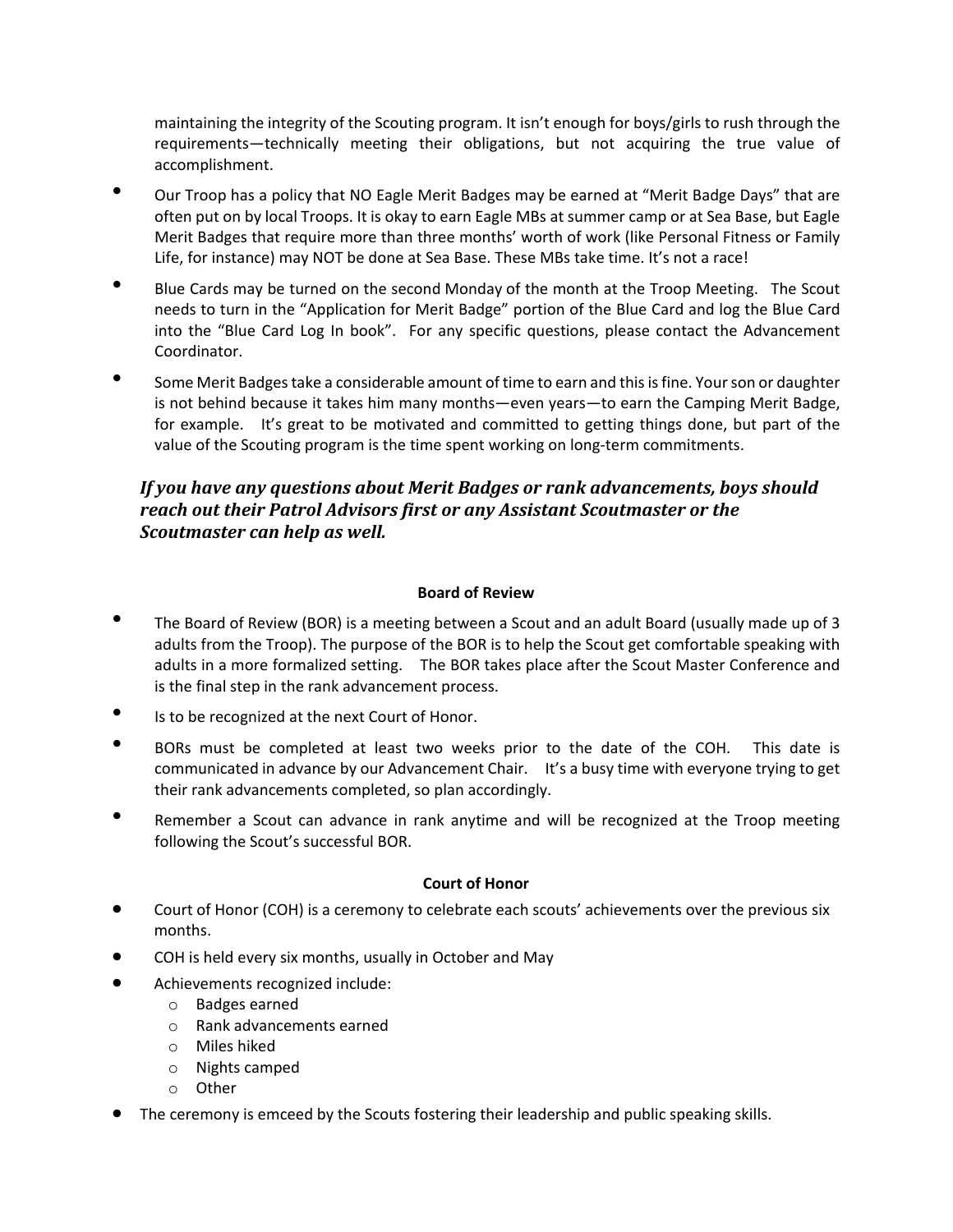- Scouts are to wear their Class A uniform, including merit badge Sash.
- Family members are encouraged to attend the COH

#### **Calendar**

- Major events planned 6 months to one year in advance
- Outings schedule available on the troop website
- Email notifications are sent weekly on Mondays
- Sign-up sheets on back table at meetings or online

#### **Outings**

- Usually two weekends per month
- Camporee Spring
- Family Campouts
- Troop picnic each August before school starts
- Bicycle Rides
- Weekend Day Hikes
- Boating and Fishing
- Scout o Rama May
- Backpacking- weekends and summer
- And others (if you have a new idea for an outing, suggestions are welcome. Please reach out to the Outings Committee Chair)
- Scout Conduct during Outings and Other Events

Expected Scout conduct is governed by the three elements of the Scouting program which all Scouts are familiar with and which are recited each week at Troop meetings: 1) Scout Law, 2) Scout Oath and 3) Outdoor code. As a general guideline, if the behavior is not allowed or appropriate in a church or school setting, it is not acceptable behavior while participating in Troop 657 activities. Please the the Troop 657 Parent Commitement to Scout Conduct and Behavaior for more detals.

#### **Summer Camps**

- Our Troop selects a different Summer Camp experience each year from the local mountains to the Sequoias to Catalina
	- o Camp usually occurs in July
- Sea Base day camp in Long Beach

Sign-ups and schedules are available in April or May

- o Registration and transportation are on your own
- o Troop will help coordinate carpools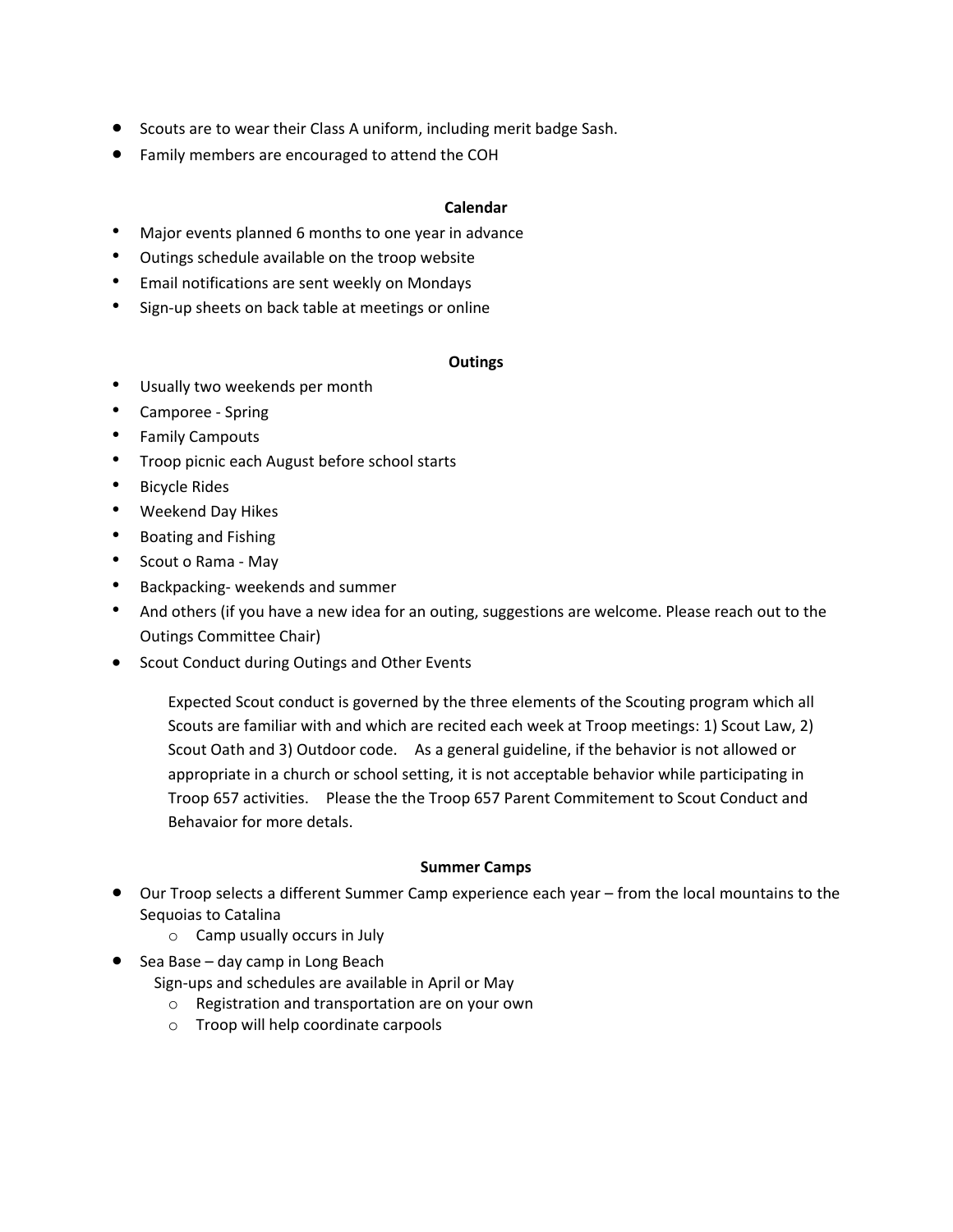#### **Service Projects**

- All Scouts participate in a variety of service projects
- Hours are required for rank advancement
	- o Food bank
	- o Church improvements
	- o Beach clean-up
	- o School events
	- o BSA events
	- o Eagle Scout Projects

#### **Resources**

- Scout Handbook- comprehensive guide on Scout traditions, camping, citizenship, advancement and many other skills
- Troop website www.Troop657.org
- Merit Badge Booklets
- Internet
- Troop 657 By Laws
- **•** Troop Committee Members
- Road to First Class Advisors
- Patrol Advisors
- Scoutmaster
- Ocbsa.org

#### **OCBSA Opportunities**

- Order of the Arrow
	- o The Order of the Arrow (OA) is the National Honor Society of Scouting. Members of the Order of Arrow are chosen as part of an election process at a Troop meeting.
	- o There are minimum requirements to be eligible for this honor.
- National Youth Leadership Training (NYLT)
	- o Youth leadership training. http://nylt.ocbsa.org/
	- o Must be rank of First Class
	- o Must be 1 years of age by specified date in June
	- o Attend a week-long summer camp
	- o Scoutmaster's recommendation and his/her signature on application

#### • **Costs:**

#### **Finances**

o Annual dues are normally due in November and the amount adjusts annually based on national and regional re-charter fees. For returning Scouts dues are paid in November for during our Troop Re-charter process. Dues are collected with the Scout Registration Form. Dues cover the costs of patches, outings equipment food for events, Troop donation, COH and meeting expenses.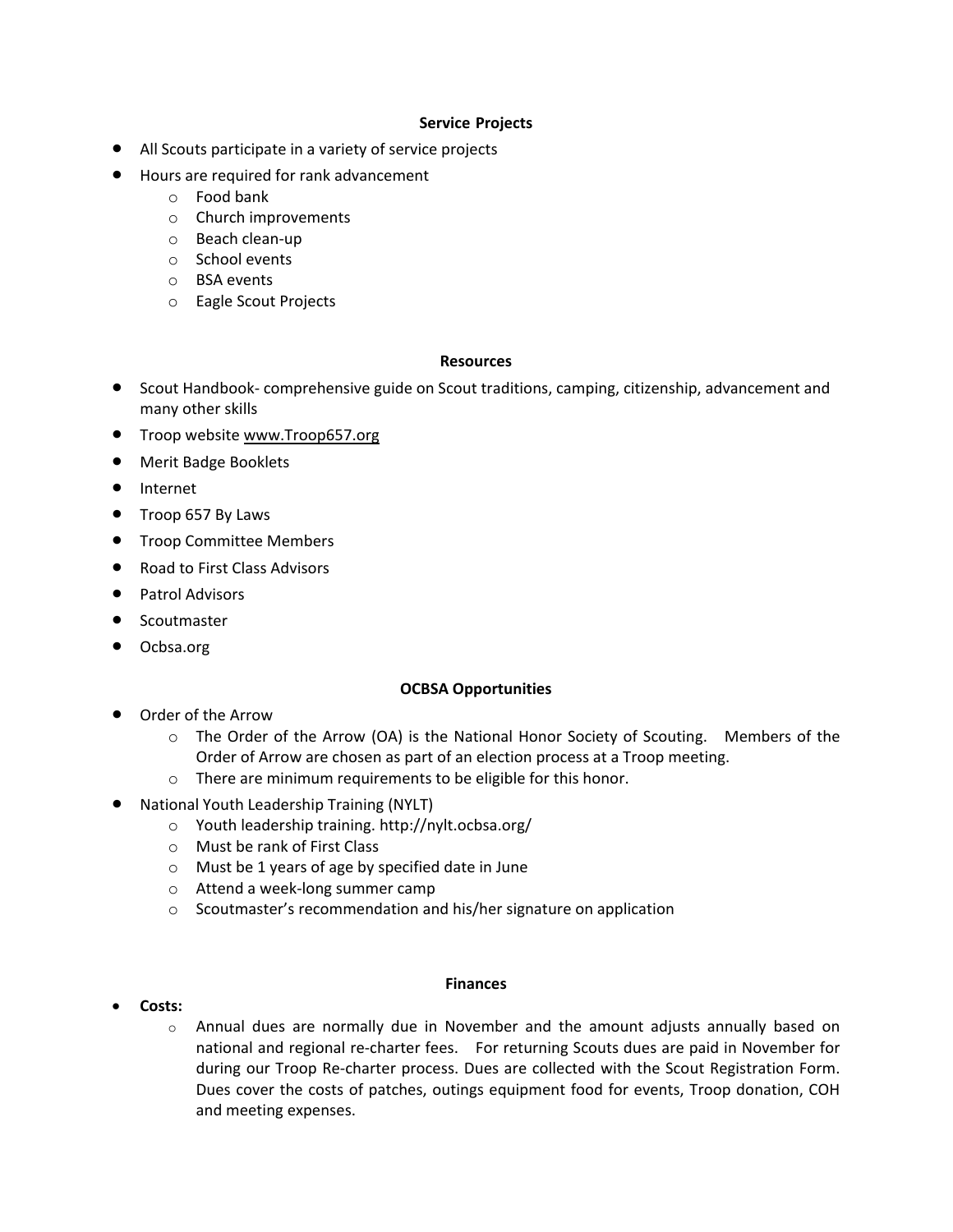- $\circ$  Summer camp (optional) ranges from \$250 to \$500, depending on location
- o Other campouts & activities fees are modest, usually between \$10 and \$40
- Fundraising Opportunities:
	- $\circ$  Fundraisers include: Scout-O-Rama discount cards in spring, Carwash coupons, SCRIP, etc. We are always open to your ideas!
	- o Scout–O-Rama discount cards are District-mandatory fundraisers. Our Troop has a buy-out option for Scouts who elect not to participate. Amounts vary but have historically been \$50.
- Payments and Reimbursements:
	- o Payments for outings, re-charter and apparel made be made with:
	- $\circ$  Check put Scout's name and event on memo line
	- $\circ$  Cash receipt will be given
	- o Scout Account

*To be reimbursed you must submit a Troop 657 Reimbursement Form [\(www.troop657.org/forms\)](http://www.troop657.org/forms) to the treasurer. The Expense Reimbursement Form is an MS Excel file. Fill out all required information. Note if you would like to be reimbursed by check or scout account. Attach receipts.*

#### **How Parents Can get Involved**

- Read your Scout's handbook to understand the purpose and methods of Scouting.
- Get involved in Troop Committee various positions available. Parents always welcome to attend
- Be an Outings Coordinator select an outing, send out email information, take sign ups, collect money, order Tour Permit in necessary
- Become a Merit Badge Counselor
- Support and/or run Fundraisers
- Act as a Patrol Advisor
- Join committees
- Get active.
- Adult Training and Leadership positions are available!
- Adult Leadership

The role of parents within Troop 657 is to be supportive of the Troop's efforts and to provide the atmosphere a Scout needs to learn and excel.

#### **Parents should:**

- Take Youth Protection Training (YPT). This can be done online at http://www.scouting.org/pubs/ypt/ypt.jsp
- Actively follow their Scout's progress (or lack thereof) and offer encouragement and a nudge when needed.
- Show support to both the individual Scout and the Troop by attending all Troop Courts of Honor.
- Assist in all Troop fundraisers and stay current on all payment schedules
- Be aware of the Troop program and annual calendar.
- One of the best things you, as a parent, can do on a campout is keep a watchful eye open for safety issues. Parents are encouraged to imagine that their hands have been tied behind their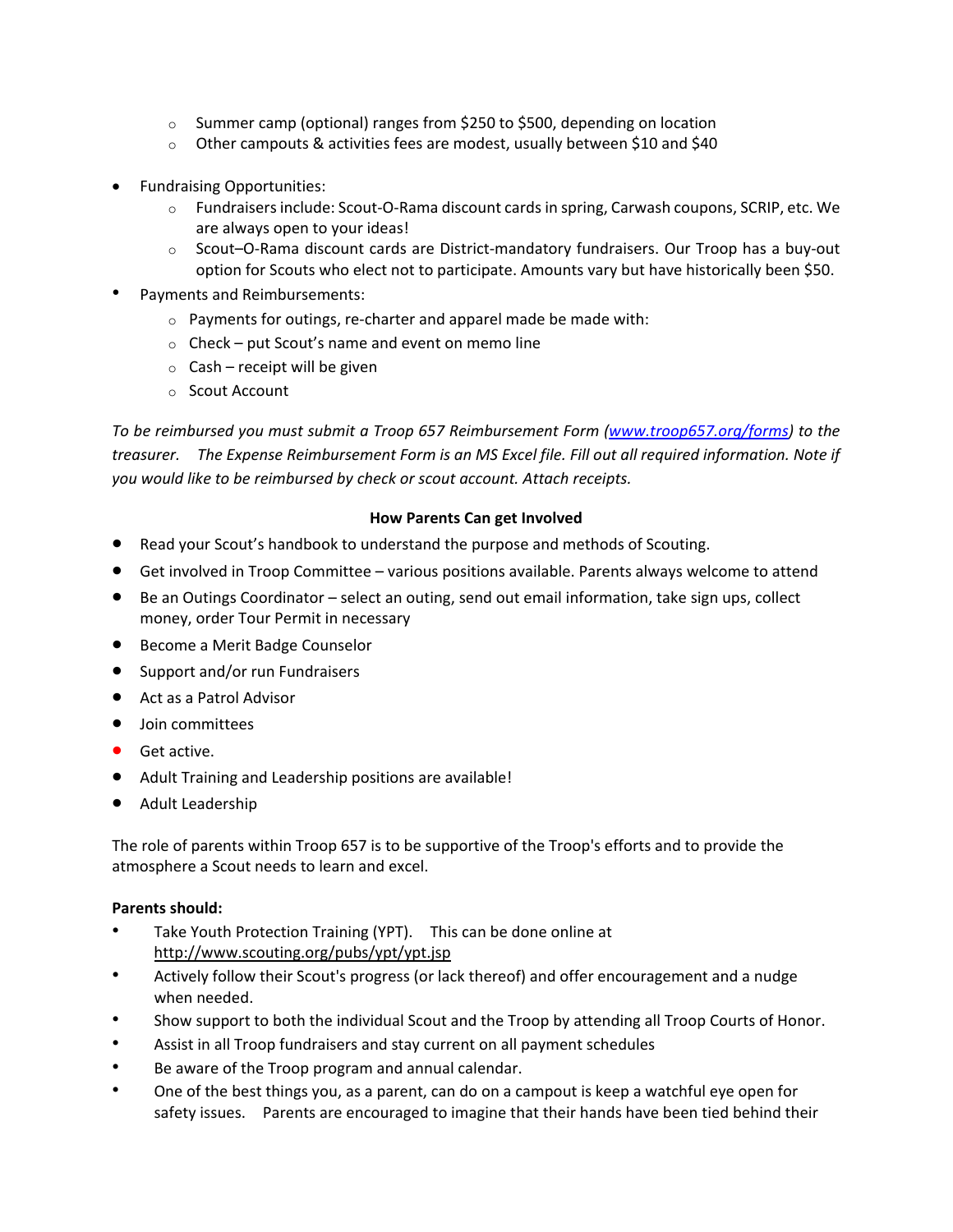backs. If a Scout isn't able to light his camp stove, DON'T DO IT FOR THEM! Encourage him/her to ask his youth leader to teach him how! If a Scout has trouble setting up his tent, and no youth leader is around to help him, feel free to give him '"verbal" instructions, but DON'T SET IT UP FOR THEM! Don't cook for the Scouts and don't clean up for them. Many parents have found, over the years, that the best way to make sure their son/daughter learns a lot and has a lot of fun on a campout is by keeping some distance between them.

If you want to advise a patrol, pick a patrol that does not include your own child. If things seem to be going awry, it's great to go to the Senior Patrol Leader and ask him to work more closely with the scouts. Scouting is all about guided discovery and positive reinforcement. Your son/daughter will never learn for himself if we, as adults, are constantly doing things for them. Always remember nothing ever goes exactly right the first time; however, praise and recognition should always be given to encourage to try and try again.

#### **Forms**

- Permission Slips and Medical Forms for all events
- Medical A, B and C for trips longer than 48 hours and High Adventure weekends, like rock climbing
	- o Medical Forms are valid for one year
	- o Medical Forms can be found on the Troop 657 website (Troop657.org)

# **New Member Essentials**

#### **Uniforms and Insignia**

- BSA short sleeve Shirt
- Scout Pants
- Scout shorts
- BSA Belt & Buckle
- **BSA Socks**
- Merit Badge Sash
- Class B T-shirt (Sold by the Troop)
- Red High Adventure Shirt (Sold by the Troop)
- Orange County Council Shoulder Insignia
- Unit Numbers 657- (provided by the Troop)
- United States Flag Patch
- Patrol Emblem (TBD- dependent on patrol your boy is in)
- Olive Green shoulder loops (epaulettes)
- World Crest Emblem
- BSA Hat (optional)

#### **Gear**

- Scout Handbook
- Scout Handbook Cover (highly recommended)
- Large duffel or backpack
- Insulated pad or air mattress, sleeping bag & ground cloth
- Mess kit: Personal eating utensils, bowl, mug
- Long pants, wide-brim hat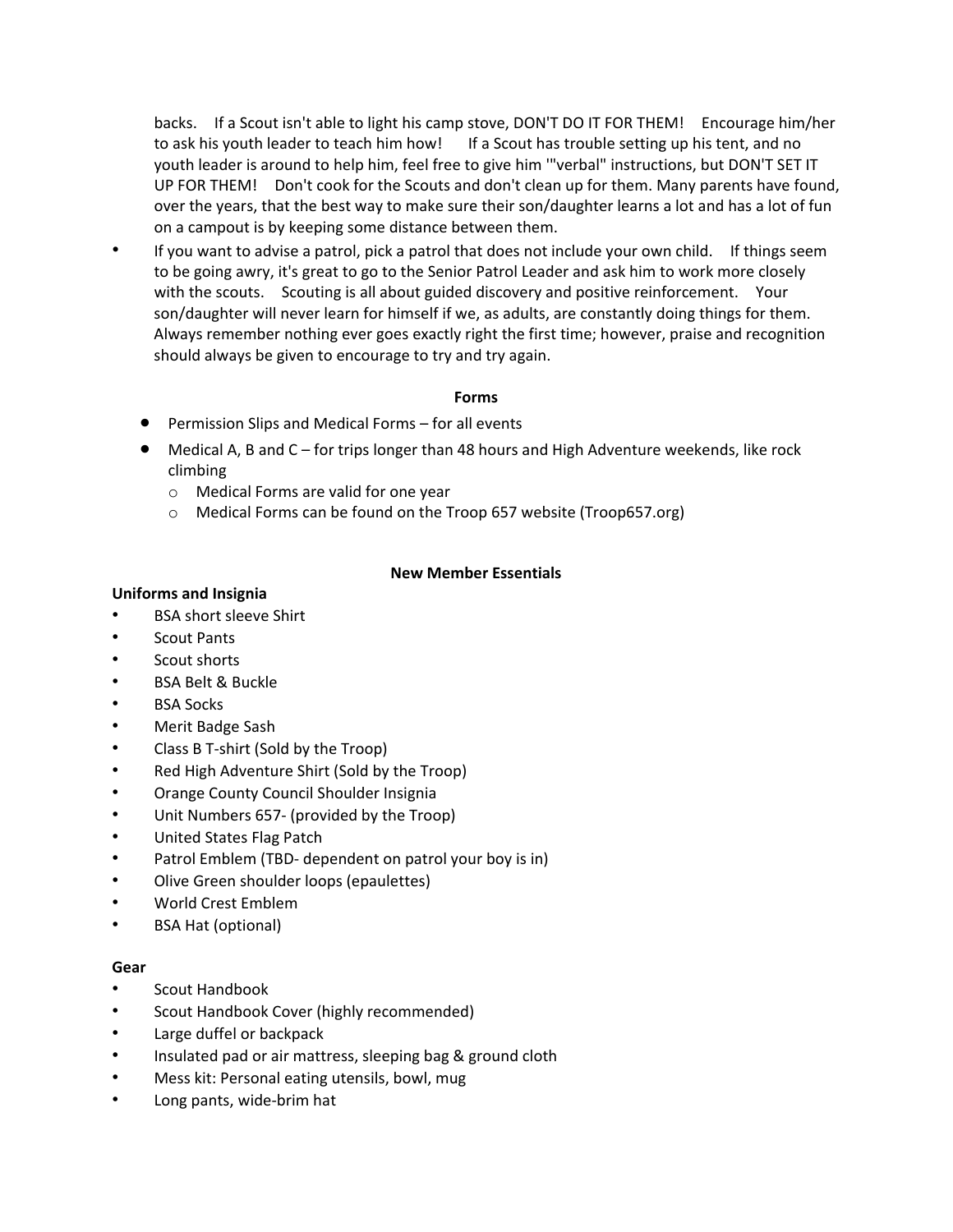- Pen, pencil & notebook
- Soap, comb, toothbrush & toothpaste
- Hiking boots/shoes
- 10 Essentials
	- Pocketknife
	- First Aid kit
	- Sun Protection Sunblock, Chapstick, hat, sunglasses
	- Extra Clothing
	- Water Bottle (non-disposable)
	- Trail Food
	- Matches and fire starters
	- Rain Gear i.e. poncho
	- Flashlight and/or headlamp, Extra batteries
	- Compass and map

#### **Additional Scouting Information**

Troop Organization

• Troop 657 is a "youth run" Troop with adult guidance. Leadership is one of three methods of Scouting. Every scout will have an opportunity to participate in both shared and total leadership. The Troop meetings are planned and carried out by the Patrol Leaders Council (PLC). All duties for patrol activities are assigned by the Patrol Leader. Understanding the concepts of leadership helps the boys/girls accept the leadership of others and helps them to grow into a more responsible adult. The following is an outline of the duties of the key Adult Leaders within the Troop.

#### • **Scoutmaster**

- $\circ$  The Scoutmaster is the adult leader responsible for the image and program of the Troop. The Scoutmaster and/or his Assistant Scoutmasters work directly with the Scouts. The general responsibilities of the Scoutmaster and his assistants include:
- o Working with other adult leaders to bring Scouting to boys/girls. (Recruitment)
- o Using the methods of Scouting to achieve the aims of Scouting.
- o Meeting regularly with the Patrol Leader Council (PLC) for training and coordination in planning Troop activities.
- o Attending all Troop meetings or arranging for a qualified adult substitute.
- o Attending all Troop committee meetings
- $\circ$  Conducting parent sessions to share the program and strongly encourage parent participation and cooperation.
- o Taking part in annual membership inventory and uniform inspection
- o Charter review and presentation
- o Conducting Scoutmaster Conferences for all Scout rank advancements.
- o Providing a systematic recruiting plan for new members and seeing that they are promptly registered.

#### • **Senior Patrol Leader (SPL)**

- $\circ$  The SPL is elected by the Scouts to represent them as the top Junior Leader in the Troop.
- o Reports to: Scoutmaster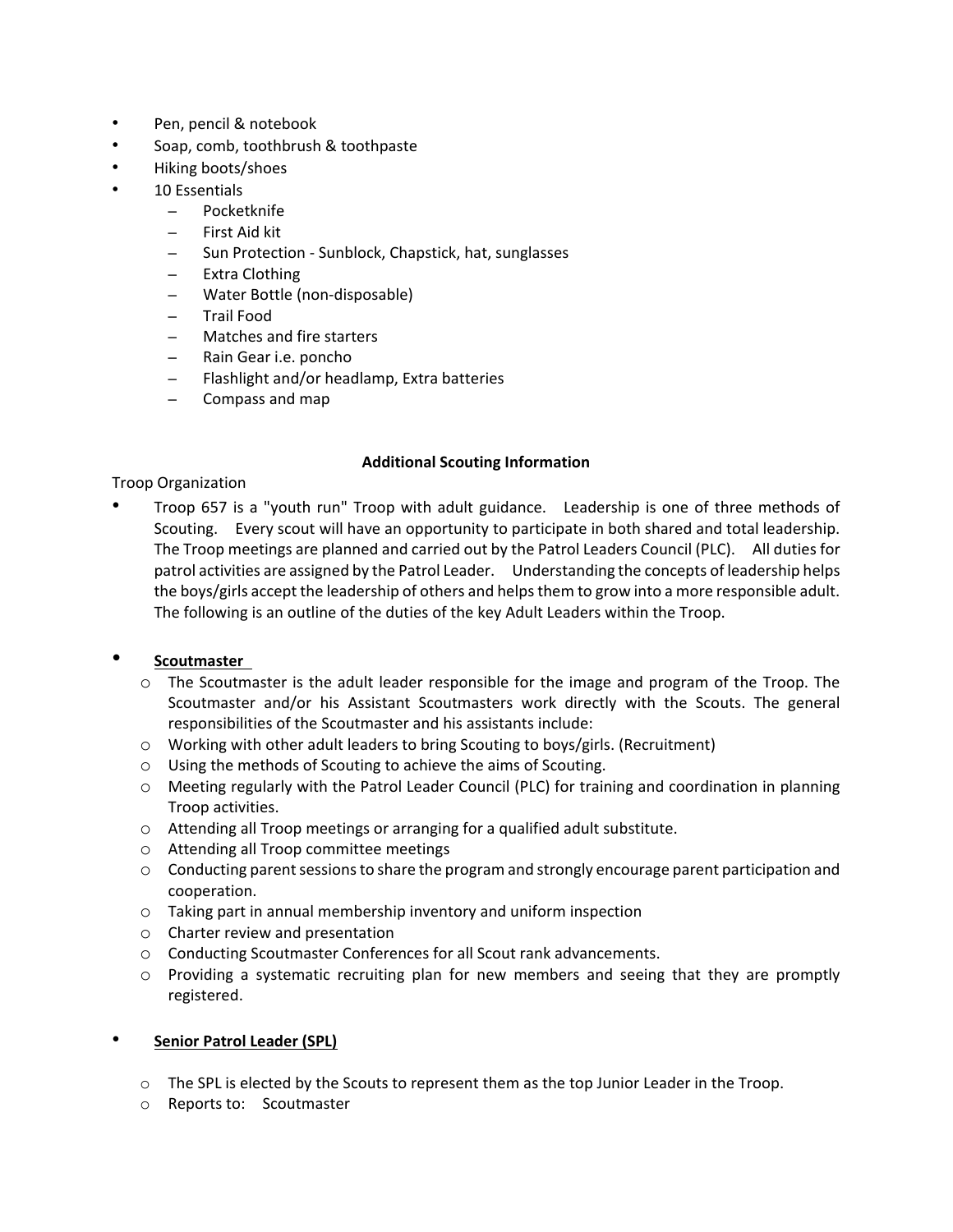- o Suggested Prerequisites
	- Attends NYLT
	- Minimum Rank of First Class
	- Previously held a leadership position
- o Duties:
	- Runs all Troop meetings, events, activities, and annual planning conference.
	- Runs the patrol leaders' council meetings
	- Appoints other Troop junior leaders with the advice and counsel of the Scoutmaster.
	- Assigns duties and responsibilities to junior leaders
	- Sets a good example!
	- Assists the Scoutmaster with junior leader training.
	- Enthusiastically wears the Scout uniform correctly.
	- Lives by the Scout Oath and Law.
	- Shows Scout Spirit!

#### • **Assistant Senior Patrol Leaders (ASPL)**

- $\circ$  The ASPL is the second-highest-ranking junior leader in the Troop. He/she is appointed by the SPL with the approval of the Scoutmaster. She/he acts as the SPL in the absence of the SPL or when called upon. He also provides leadership to the other junior leaders in the Troop.
- o Reports to: Senior Patrol Leader.
	- o Suggested Prerequisites
	- o Attends NYLT
	- o Minimum Rank of First Class
	- o Previously held a leadership position
	- o Duties:
		- Helps the Senior Patrol Leader lead the meetings and activities
		- Runs the Troop in the absence of the Senior Patrol Leader.
		- Helps train and supervise the Scribes, Quartermasters, Instructors, Librarian and Historian
		- Serves as a member of the Patrol Leaders Council
		- Enthusiastically wears the Scout uniform correctly.
		- Lives by and Scout Oath and Law.
		- Sets a good example!
		- Shows Scout Spirit!

#### • **Patrol Leader**

- o Patrol Leaders (PL) are the elected leader of the Patrols. He/She represents his/her patrol on the Patrol Leaders Council.
- o Reports to: Senior Patrol Leader
- o Duties:
	- Represents the patrol on the Patrol Leaders Council
	- Plans and steers patrol meetings
	- Coordinates with the Assistant Patrol Leader when he will be absent from Troop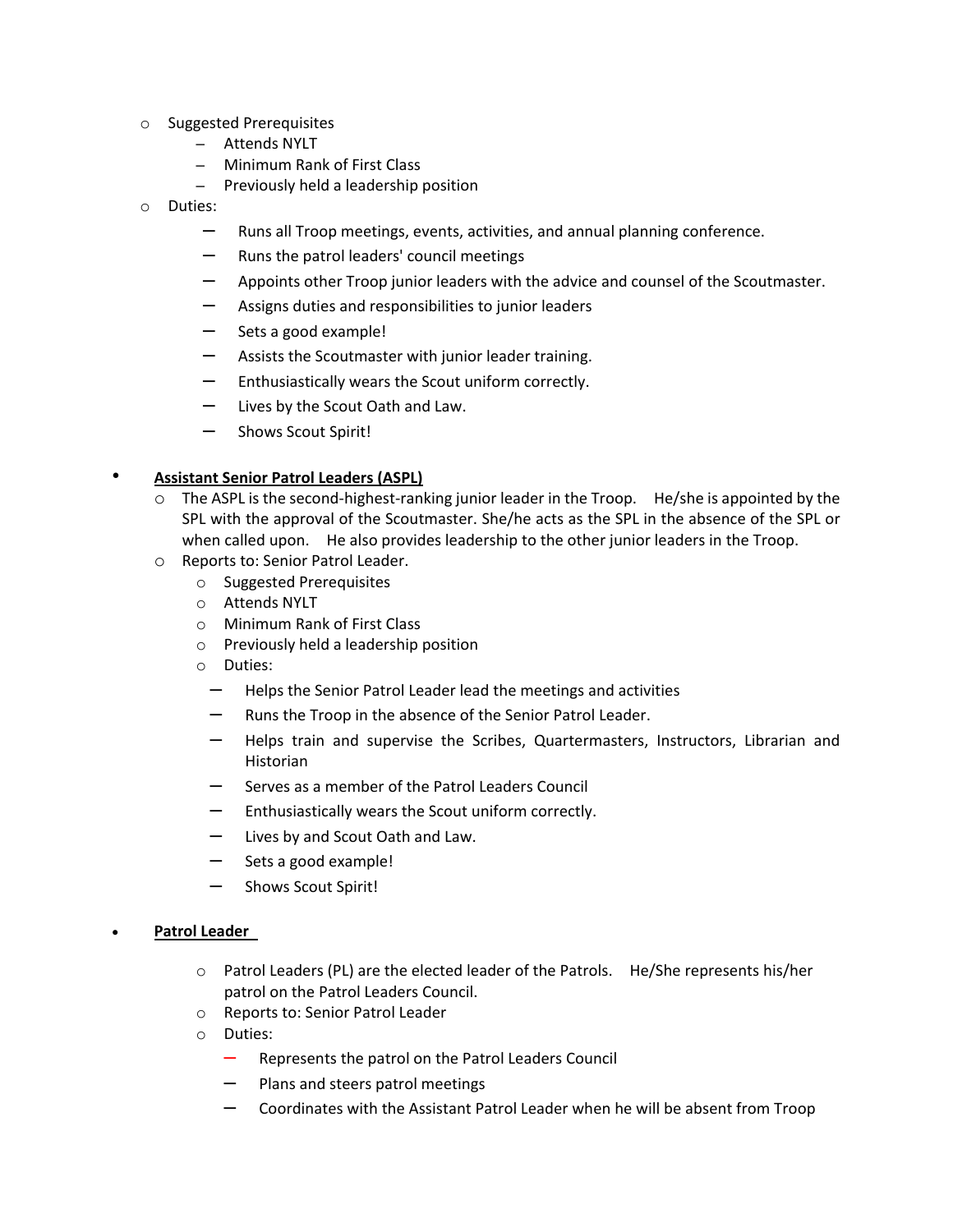Meetings

- Keeps patrol members informed
- Helps Scouts advance.
- Wears the uniform correctly.
- Knows what his patrol members and other leaders can do.
- Lives by the Scout Oath and Law.
- Shows Scout Spirit!
- Sets a good example!

#### • **Assistant Patrol Leader**

- $\circ$  The Assistant Patrol Leader is appointed by the Patrol Leader and leads the patrol in his absence.
- o Reports to: Patrol Leader
- o Duties:
	- Helps the Patrol Leader plan and steer patrol meetings and activities
	- Leads the Patrol in absence of the Patrol Leader
	- Helps keep the patrol members informed
	- Wears uniform correctly
	- Helps the patrol get ready for all Troop activities.
	- Sets a good example!
	- Represents his patrol at the Patrol Leaders Council meetings when the Patrol Leader cannot attend
	- $-$  Lends a hand controlling the patrol and building patrol spirit
	- Lives by the Scout Oath and Law.
	- Shows Scout Spirit!

#### o **Troop Guide**

- o The Troop Guide works with new scouts. Appointed by a joint decision made by the Scoutmaster and SPL, the Guide must focus on new scouts to ensure they feel comfortable and earn their First Class rank within their first 18-24 months
- o Reports to: Senior Patrol Leader
- o Suggested Prerequisites
	- $-$  Previously held a leadership position
- o Duties:
	- Introduces new scouts (potential scouts) to Troop operations, and assists them through Scouting activities
	- Assists a Cub Scout Den with general meetings and operations
	- Shields new scouts from harassment by older scouts
	- Teaches basic scouting skills and helps new scouts earn their First Class rank within their first year
	- Works with the PL at Patrol Leaders meetings.
	- Enthusiastically wears the Scout uniform correctly.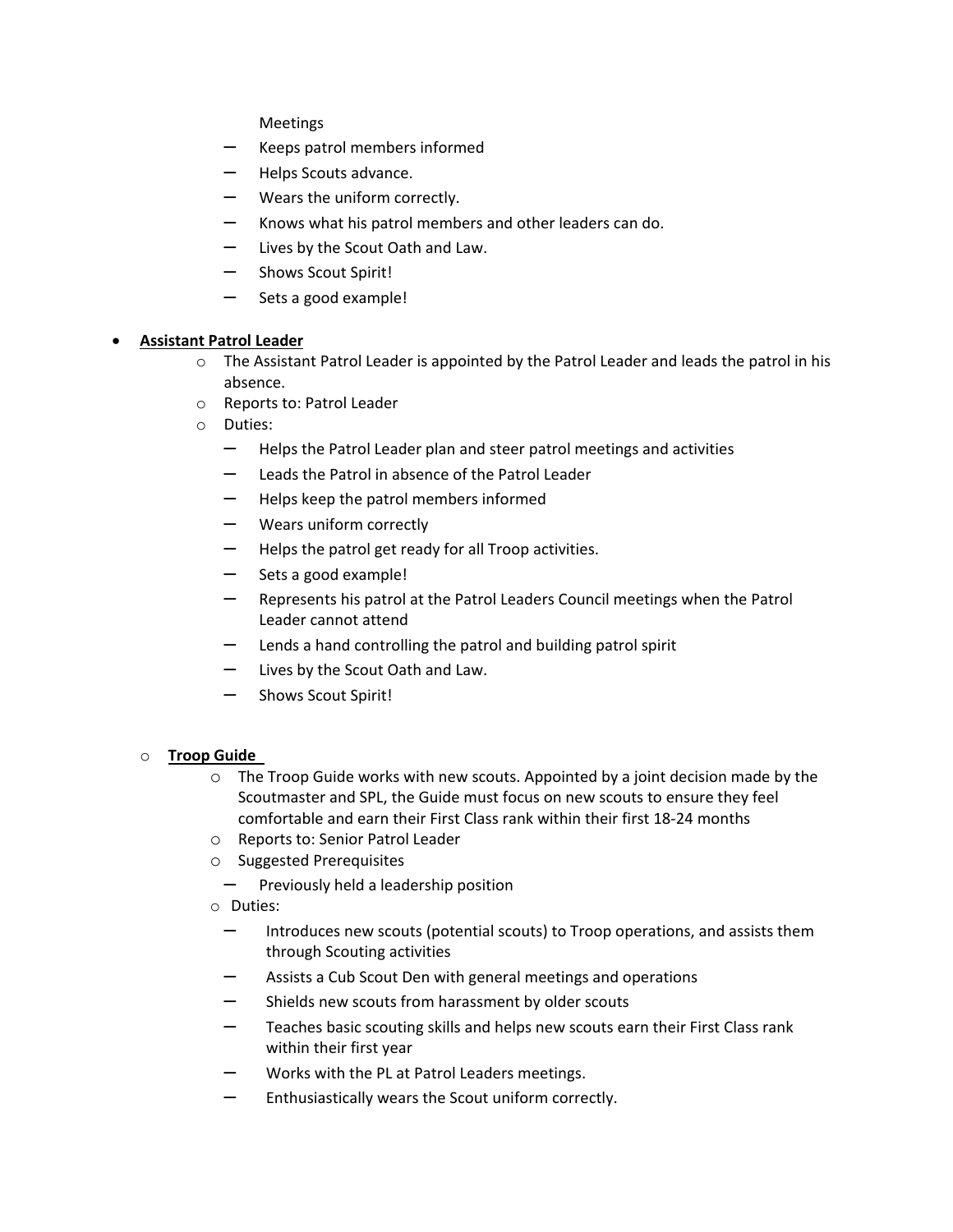– Lives by the Scout Oath and Law. Sets a good example! Shows Scout Spirit!

#### • **Quartermaster**

- o Makes sure that the Troop equipment is organized and in good working order.
- o Reports to: Senior Patrol Leader
- o Suggested Prerequisites
- o Minimum Rank of First Class Scout
- o Previously held a leadership position
- $\circ$  Duties: insures that the Troops outdoor equipment is stocked and in good operational shape
- o Works with the PL at Patrol Leaders meetings.
- o Attends the Patrol Leaders meetings with the PL of the new scout patrol
- o Enthusiastically wears the Scout uniform correctly.
- o Lives by the Scout Oath and Law. Sets a good example! Shows Scout Spirit!

# • **Scribe**

- o Makes sure that the Troop library is organized, and all merit badge books are accounted for.
- o Reports to: Senior Patrol Leader
- o Suggested Prerequisites
- o Previously held a leadership position
- o Duties:
	- Works with the PL at Patrol Leaders (PLC) meetings.
	- Attends the Patrol Leaders meetings with the PL of the new scout patrol
	- Enthusiastically wears the Scout uniform correctly.
	- Lives by the Scout Oath and Law. Sets a good example! Shows Scout Spirit!

#### **Scout Troop Elections**

- $\circ$  Scout leadership positions are voted on during one of two elections held annually
- $\circ$  To obtain a Scout Leadership position, the scout must first meet the pre-requisites for the position

#### **GENERAL TROOP OPERATIONS AND 10 POINT SUMMARY**

- 1. Parents and Guardians of all applicants must meet with the Scoutmaster, an Assistant Scoutmaster or the Committee Chairman for a personal interview before a boy/girl will be registered with the Troop. The Troop cannot function without the involvement of every parent. Accordingly, the Troop would like at least one parent to volunteer for a committee or adult leader position, participate in at least one outing or activity annually in a supervisory capacity and sit on Boards of Review for the Scouts on a rotating basis.
- 2. An annual Parent Meeting will be convened by the Scoutmaster and the Committee. The purpose of his meeting is to review plans for the ensuing year, including the next year's Activity Calendar, proposed budget and associated fund-raising activities. Attendance is strongly encouraged for the parents/guardians of all boys currently registered with the Troop. Anyone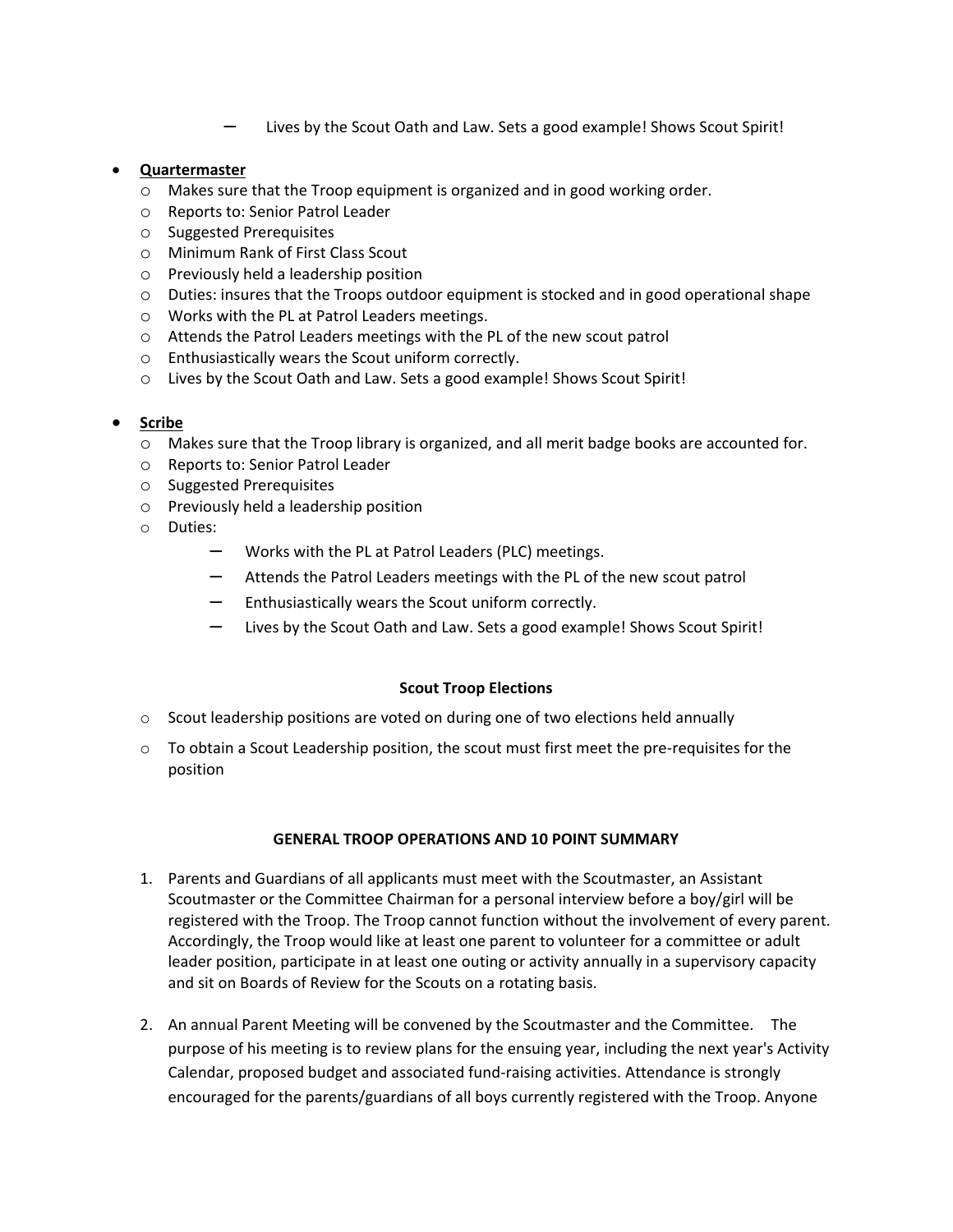who is unable to attend the meeting should notify the Scoutmaster or Committee Chairman in advance.

- 3. Participation in the Orange County Council fundraisers (Scout-O-Rama tickets) is considered mandatory. Prior to each of these fundraisers, the Troop Committee will determine the minimum sales goals for each Scout. If the Scout does not meet the sales goals, then a buyout payment will be due. These fundraising events help keep the annual dues lower.
- 4. Committee Positions

Key Committee Position include the following:

- a. Troop Committee Chair: elected by the parents annually
- b. Treasurer: assigned by the Committee Chair
- c. Advancement Chair: assigned by Scoutmaster
- d. Outings Chair: assigned by Scoutmaster
- Other Committee Positions.
	- a. Fundraising Chair
	- b. Eagle Advisor
	- c. Quartermaster
	- d. Training Coordinator
	- e. Trip Leader Resources
	- f. Awards Incentives Leaders
	- g. Transportation Coordinator
	- h. Summer Camp Team
	- i. Uniform Exchange/Recycling

*Please review the Troop 657 Adult Leader Positions document for more positions and descriptions.*

- 5. Program Planning Meetings. The key Committee Officers shall meet regularly to discuss Troop business. The meetings shall be open to parents, registered members of the Troop and non-key Committee Officers
- 6. Camping permission slips and campout money shall be collected by the Scouts for that event and turned in to the appropriate adult leader at least one week prior to the activity.
- 7. Parents are responsible for ensuring the transportation of their sons to campouts and other Troop activities. Carpools will be coordinated wherever possible; however, the ultimate responsibility will lie with the parents. Licensed youth drivers under the age of 18 may drive themselves to Scout events but cannot drive other youth under the age of 18.
- 8. All drivers must carry liability insurance of at least \$50,000 (each person), \$100,000 (each accident) and \$50,000 (property damage). All riders must wear seat-belts while traveling as required by California State Law. Parents and adult leaders must provide updated information about their vehicles and associated insurance to the Troop annually.
- 9. The Scoutmaster has the authority and discretion to suspend any scout who refuses to carry out the instructions of the Scoutmaster or his designated representatives. In the event such a suspension occurs, the parents/guardian of the boy/girl will be contacted immediately and will be required to make arrangements to take custody of the youth. The Troop shall not be liable